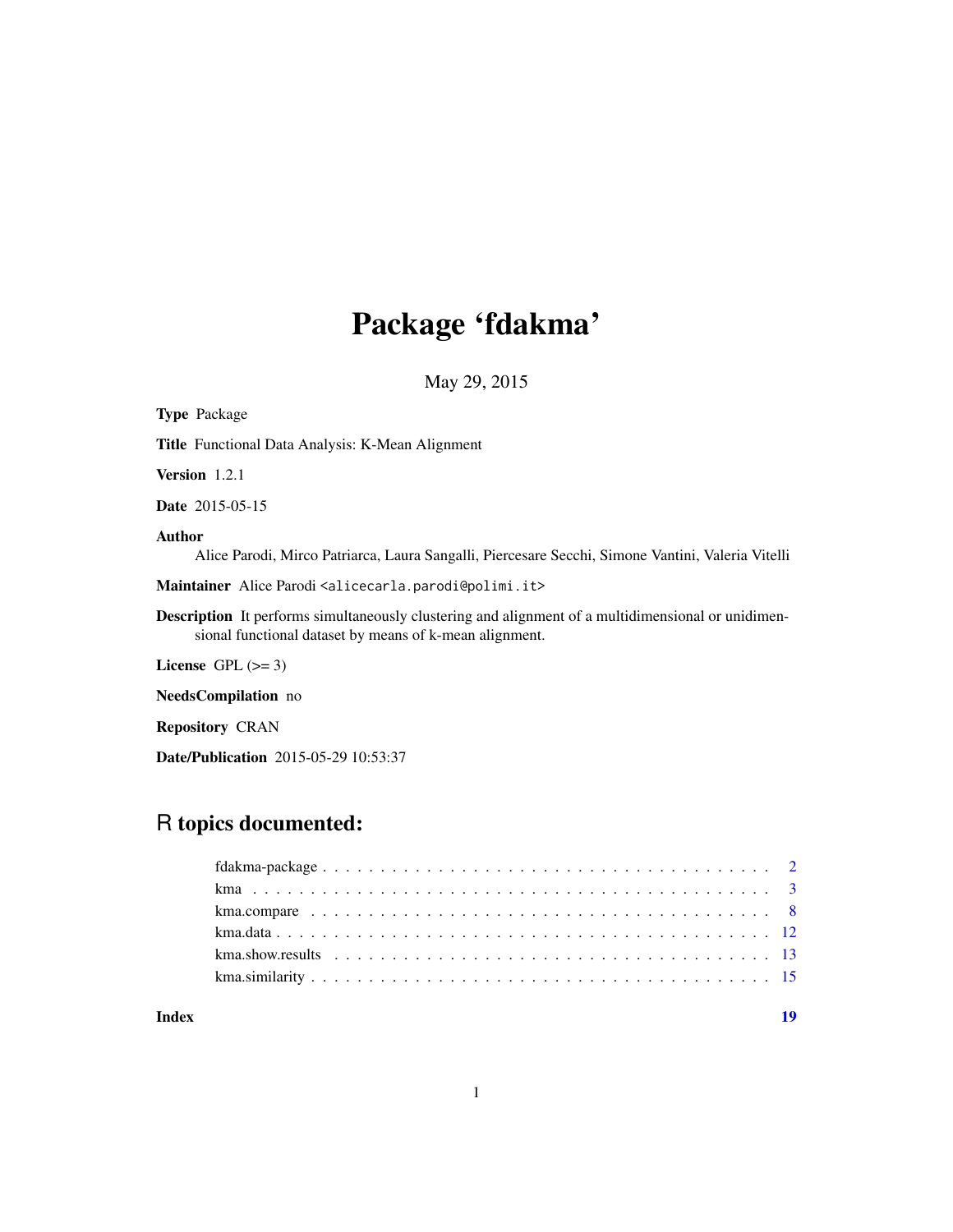<span id="page-1-0"></span>

#### <span id="page-1-1"></span>Description

fdakma jointly performs clustering and alignment of a functional dataset (multidimensional or unidimensional functions).

#### Details

| fdakma     |
|------------|
| Package    |
| 1.2.       |
| 2015-03-12 |
| $GPI - 3$  |
|            |

#### Author(s)

Alice Parodi, Mirco Patriarca, Laura Sangalli, Piercesare Secchi, Simone Vantini, Valeria Vitelli.

# References

Sangalli, L.M., Secchi, P., Vantini, S., Vitelli, V., 2010. *"K-mean alignment for curve clustering"*. Computational Statistics and Data Analysis, 54, 1219-1233.

Sangalli, L.M., Secchi, P., Vantini, S., 2014. *"Analysis of AneuRisk65 data: K-mean Alignment"*. Electronic Journal of Statistics, Special Section on "Statistics of Time Warpings and Phase Variations", Vol. 8, No. 2, 1891-1904.

# See Also

[kma.compare,](#page-7-1) [kma.similarity,](#page-14-1) [kma.data,](#page-11-1) [kma,](#page-2-1) [kma.show.results](#page-12-1)

#### Examples

```
data(kma.data)
```

```
x <- kma.data$x # abscissas
y0 <- kma.data$y0 # evaluations of original functions
y1 <- kma.data$y1 # evaluations of original function first derivatives
## Not run:
# Plot of original functions
matplot(t(x),t(y0), type='l', xlab='x', ylab='orig.func')
title ('Original functions')
```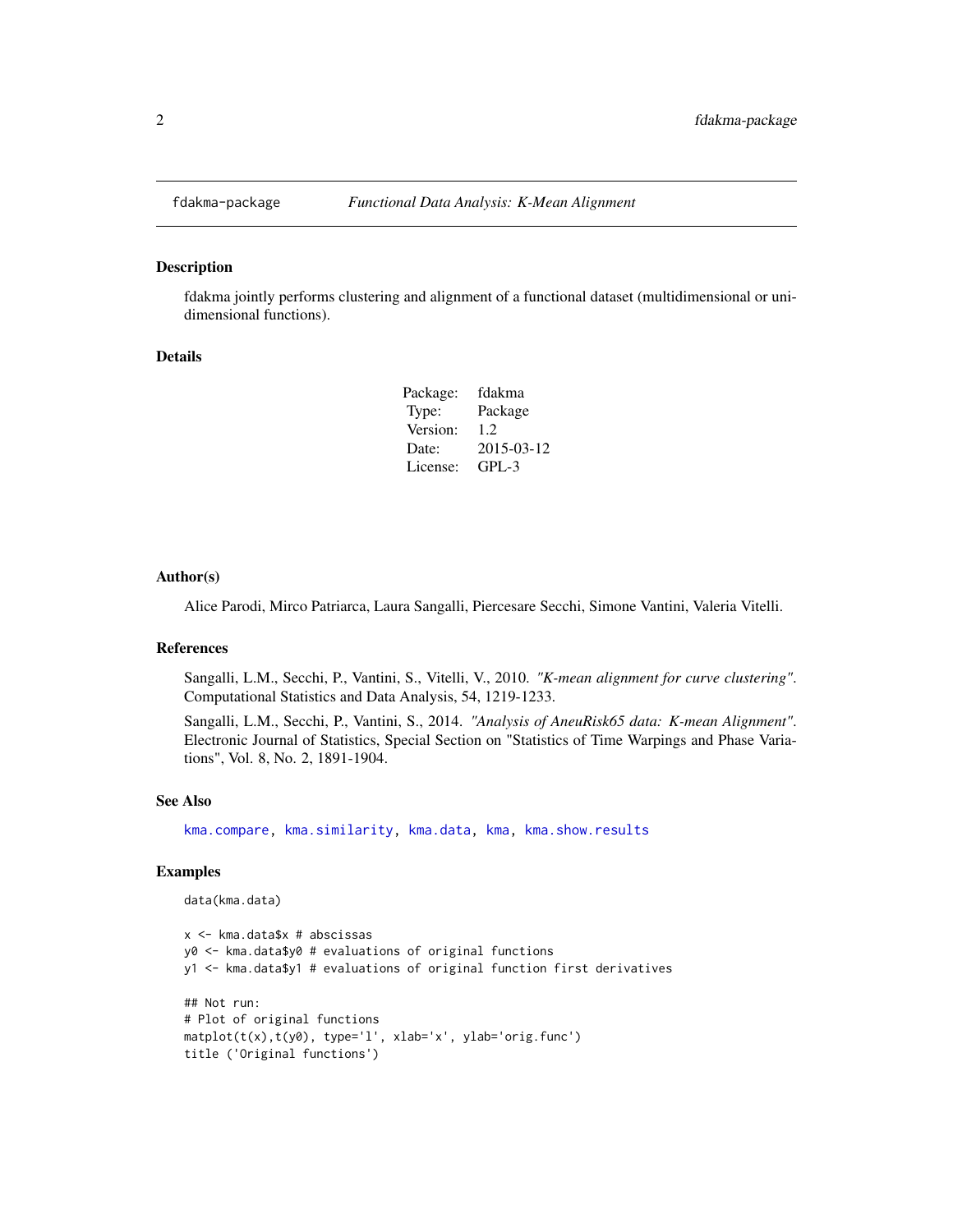```
# Plot of original function first derivatives
matplot(t(x),t(y1), type='l', xlab='x', ylab='orig.deriv')
title ('Original function first derivatives')
# Example: result of kma function with 2 clusters,
# allowing affine transformation for the abscissas
# and considering 'd1.pearson' as similarity.method.
fdakma_example <- kma (
 x=x, y0=y0, y1=y1, n.clust = 2,
 warping.method = 'affine',
 similarity.method = 'd1.pearson',
 center.method = 'k-means',
 seeds = c(1, 21))
kma.show.results(fdakma_example)
names(fdakma_example)
# Labels assigned to each function
fdakma_example$labels
# Total shifts and dilations applied to the original
# abscissa to obtain the aligned abscissa
fdakma_example$shift
fdakma_example$dilation
## End(Not run)
```
<span id="page-2-1"></span>kma *Clustering and alignment of functional data*

#### Description

kma jointly performs clustering and alignment of a functional dataset (multidimensional or unidimensional functions). To run kma function with different numbers of clusters and/or different alignment methods see [kma.compare.](#page-7-1)

#### Usage

```
kma(x, y0 = NULL, y1 = NULL, n.class = 1, warping.method = "affine",similarity.method = "d1.pearson", center.method = "k-means", seeds = NULL,
optim.method = "L-BFGS-B", span = 0.15, t.max = 0.1, m.max = 0.1, n.out = NULL,tol = 0.01, fence = TRUE, iter.max = 100, show.iter = 0, nstart=2, return.all=FALSE,
check.total.similarity=FALSE)
```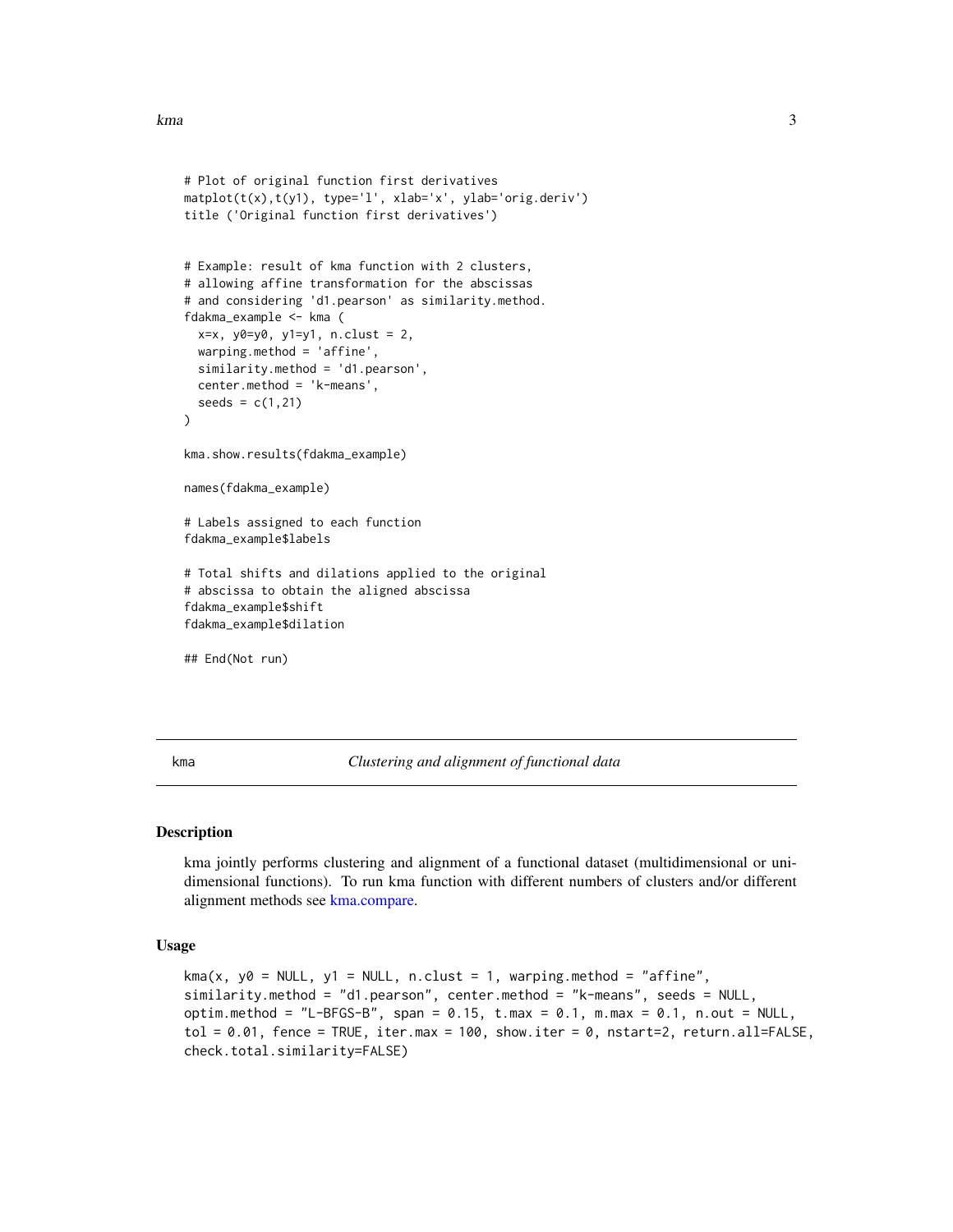<span id="page-3-0"></span>

| X                 | matrix <i>n.func</i> X grid.size or vector grid.size: the abscissa values where each<br>function is evaluated. <i>n.func</i> : number of functions in the dataset. <i>grid.size</i> : max-<br>imal number of abscissa values where each function is evaluated. The abscissa<br>points may be unevenly spaced and they may differ from function to function. x<br>can also be a vector of length grid.size. In this case, x will be used as abscissa<br>grid for all functions.                                                                                    |
|-------------------|-------------------------------------------------------------------------------------------------------------------------------------------------------------------------------------------------------------------------------------------------------------------------------------------------------------------------------------------------------------------------------------------------------------------------------------------------------------------------------------------------------------------------------------------------------------------|
| y0                | matrix <i>n.func</i> X grid.size or array <i>n.func</i> X grid.size X $d$ : evaluations of the<br>set of original functions on the abscissa grid x. n.func: number of functions in<br>the dataset. <i>grid.size</i> : maximal number of abscissa values where each function<br>is evaluated. $d$ : (only if the sample is multidimensional) number of function<br>components, i.e. each function is a $d$ -dimensional curve. Default value of y0<br>is NULL. The parameter y0 must be provided if the chosen similarity.method<br>concerns original functions.   |
| y1                | matrix <i>n.func</i> X grid.size or array <i>n.func</i> X grid.size X $d$ : evaluations of the set<br>of original functions first derivatives on the abscissa grid x. Default value of y1<br>is NULL. The parameter y1 must be provided if the chosen similarity.method<br>concerns original function first derivatives.                                                                                                                                                                                                                                          |
| n.clust           | scalar: required number of clusters. Default value is 1. Note that if n.clust=1<br>kma performs only alignment without clustering.                                                                                                                                                                                                                                                                                                                                                                                                                                |
|                   | warping.method character: type of alignment required. If warping.method='NOalignment'<br>kma performs only k-mean clustering (without alignment). If warping . method='affine'<br>kma performs alignment (and possibly clustering) of functions using linear affine<br>transformation as warping functions, i.e., $x$ , final = dilation *x + shift. If warping . method='shift'<br>kma allows only shift, i.e., $x$ , final = $x + shift$ . If warping method='dilation'<br>kma allows only dilation, i.e., $x$ , final = dilation*x. Default value is 'affine'. |
| similarity.method |                                                                                                                                                                                                                                                                                                                                                                                                                                                                                                                                                                   |
|                   | character: required similarity measure. Possible choices are: 'd0.pearson',<br>'d1.pearson', 'd0.L2', 'd1.L2', 'd0.L2.centered', 'd1.L2.centered'.<br>Default value is 'd1.pearson'. See kma.similarity for details.                                                                                                                                                                                                                                                                                                                                              |
| center.method     | character: type of clustering method to be used. Possible choices are: 'k-means'<br>and 'k-medoids'. Default value is 'k-means'.                                                                                                                                                                                                                                                                                                                                                                                                                                  |
| seeds             | vector $max(n. {\text{clust}})$ or matrix <i>nstart</i> X <i>n.clust</i> : indexes of the functions to be<br>used as initial centers. If it is a matrix, each row contains the indexes of the<br>initial centers of one of the nstart initializations. In the case where not all the<br>values of seeds are provided, those not provided are randomly chosen among<br>the n. func original functions. If seeds=NULL all the centers are randomly cho-<br>sen. Default value of seeds is NULL.                                                                     |
| optim.method      | character: optimization method chosen to find the best warping functions at each<br>iteration. Possible choices are: 'L-BFGS-B' and 'SANN'. See optim function for<br>details. Default method is 'L-BFGS-B'.                                                                                                                                                                                                                                                                                                                                                      |
| span              | scalar: the span to be used for the loess procedure in the center estimation step<br>when center.method='k-means'. Default value is 0.15. If center.method='k-medoids'<br>value of span is ignored.                                                                                                                                                                                                                                                                                                                                                               |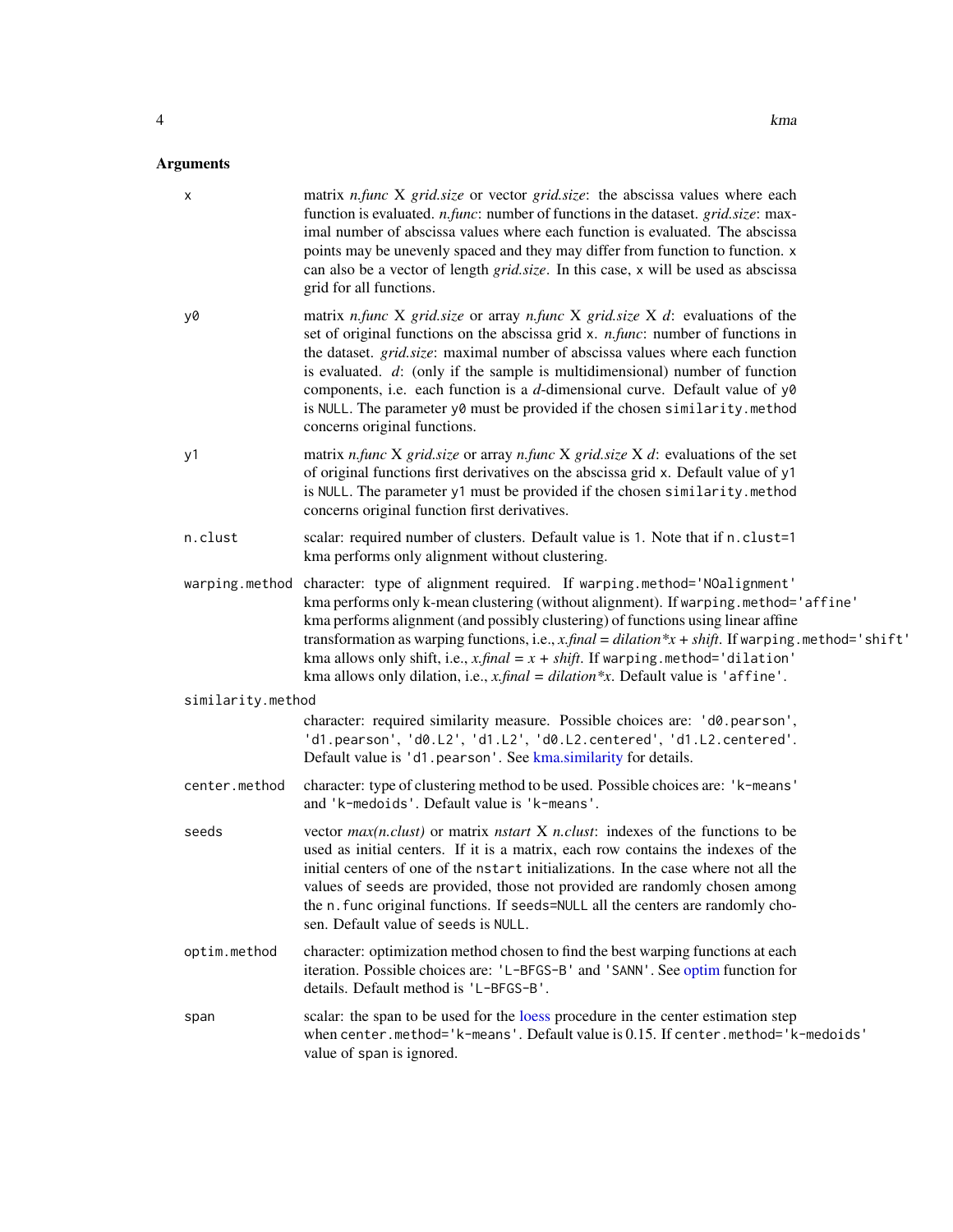| t.max                  | scalar: t.max controls the maximal allowed shift, at each iteration, in the align-<br>ment procedure with respect to the range of curve domains. t.max must be<br>such that $0 < t$ max $1$ (e.g., t. max=0.1 means that shift is bounded, at each it-<br>eration, between $-0.1*range(x)$ and $+0.1*range(x)$ ). Default value is 0.1. If<br>warping.method='dilation' value of t.max is ignored.                                     |
|------------------------|----------------------------------------------------------------------------------------------------------------------------------------------------------------------------------------------------------------------------------------------------------------------------------------------------------------------------------------------------------------------------------------------------------------------------------------|
| m.max                  | scalar: m.max controls the maximal allowed dilation, at each iteration, in the<br>alignment procedure. m.max must be such that $0 \le m.max \le 1$ (e.g., m.max=0.1<br>means that dilation is bounded, at each iteration, between $1-0.1$ and $1+0.1$ ).<br>Default value is 0.1. If warping.method='shift' value of m.max is ignored.                                                                                                 |
| n.out                  | scalar: the desired length of the abscissa for computation of the similarity in-<br>dexes and the centers. Default value is round(1.1*grid.size).                                                                                                                                                                                                                                                                                      |
| tol                    | scalar: the algorithm stops when the increment of similarity of each function<br>with respect to the corrispondent center is lower than tol. Default value is<br>0.01.                                                                                                                                                                                                                                                                 |
| fence                  | boolean: if fence=TRUE a control is activated at the end of each iteration. The<br>aim of the control is to avoid shift/dilation outlighers with respect to their com-<br>puted distributions. If fence=TRUE the running time can increase considerably.<br>Default value of fence is TRUE.                                                                                                                                            |
| iter.max               | scalar: maximum number of iterations in the k-mean alignment cycle. Default<br>value is 100.                                                                                                                                                                                                                                                                                                                                           |
| show.iter              | boolean: if show.iter=TRUE kma shows the current iteration of the algorithm.<br>Default value is FALSE.                                                                                                                                                                                                                                                                                                                                |
| nstart                 | scalar: number of initializations with different seeds. Default value is 2. This pa-<br>rameter is used only if center. method is 'k-medoids'. When center. method = 'k-means'<br>one initialization is performed.                                                                                                                                                                                                                     |
| return.all             | boolean: if return.all=TRUE the results of all the nstart initializations are re-<br>turned; the output is a list of length nstart. If return.all=FALSE only the best<br>result is provided (the one with higher mean similarity if similarity.method is<br>'d0.pearson' or'd1.pearson', or the one with lower distance if similarity.method<br>is 'd0.L2', 'd1.L2', 'd0.L2.centered' or 'd1.L2.centered'). Default value<br>is FALSE. |
| check.total.similarity |                                                                                                                                                                                                                                                                                                                                                                                                                                        |
|                        | boolean: if check.total.similarity=TRUE at each iteration the algorithm<br>checks if there is a decrease of the total similarity and stops. In the afferma-<br>tive case the result obtained in the penultimate iteration is returned. Default<br>value is FALSE                                                                                                                                                                       |
|                        |                                                                                                                                                                                                                                                                                                                                                                                                                                        |

# Value

The function output is a list containing the following elements:

| scalar: total number of iterations performed by kma function. |
|---------------------------------------------------------------|
| as input.                                                     |
| as input.                                                     |
| as input.                                                     |
|                                                               |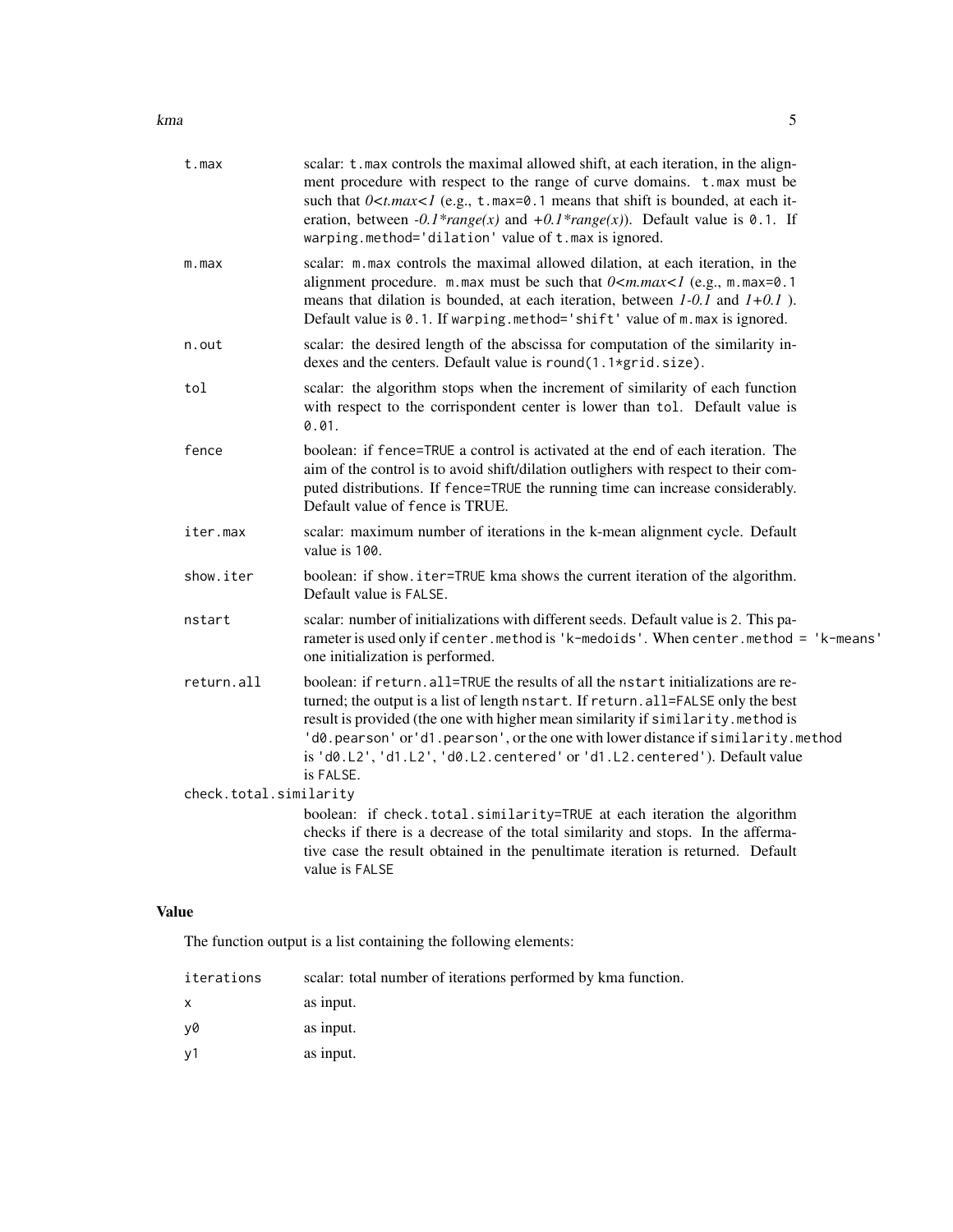<span id="page-5-0"></span>

| 6                 |                          |                                                        | kma |
|-------------------|--------------------------|--------------------------------------------------------|-----|
|                   |                          |                                                        |     |
|                   | n.clust                  | as input.                                              |     |
|                   | warping.method as input. |                                                        |     |
| similarity.method |                          |                                                        |     |
|                   |                          | as input.                                              |     |
|                   | center.method            | as input.                                              |     |
|                   | x.center.orig            | vector <i>n.out</i> : abscissa of the original center. |     |

- y0.center.orig matrix *1* X *n.out*: the unique row contains the evaluations of the original function center. If warping.method='k-means' there are two scenarios: if similarity.method='d0.pearson' or 'd0.L2' or d0.L2.centered the original function center is computed via [loess](#page-0-0) procedure applied to original data; if similarity.method='d1.pearson' or 'd1.L2' or d1.L2. centered it is computed by integration of first derivatives center y1.center.orig (the integration constant is computed minimizing the sum of the weighed L2 distances between the center and the original functions). If warping.method='k-medoids' the original function center is the medoid of original functions.
- y1.center.orig matrix *1* X *n.out*: the unique row contains the evaluations of the original function first derivatives center. If warping.method='k-means' the original center is computed via [loess](#page-0-0) procedure applied to original function first derivatives. If warping.method='k-medoids' the original center is the medoid of original functions.

#### similarity.orig

vector: original similarities between the original functions and the original center.

- x.final matrix *n.func* X *grid.size*: aligned abscissas.
- n.clust.final scalar: final number of clusters. Note that, when center.method='k.means', the parameter n.clust.final may differ from initial number of clusters (i.e., from n.clust) if some clusters are found to be empty. In this case a warning message is issued.
- x.centers.final

vector *n.out*: abscissas of the final function centers and/or of the final function first derivatives centers.

y0.centers.final

matrix *n.clust.final* X *n.out*: rows contain the evaluations of the final functions centers. y0.centers.final is NULL if y0 is not given as input.

#### y1.centers.final

matrix *n.clust.final* X *n.out*: rows contains the evaluations of the final derivatives centers. y1.centers.final is NULL if the chosen similarity measure does not concern function first derivatives.

labels vector: cluster assignments.

#### similarity.final

vector: similarities between each function and the center of the cluster the function is assigned to.

- dilation.list list: dilations obtained at each iteration of kma function.
- shift.list list: shifts obtained at each iteration of kma function.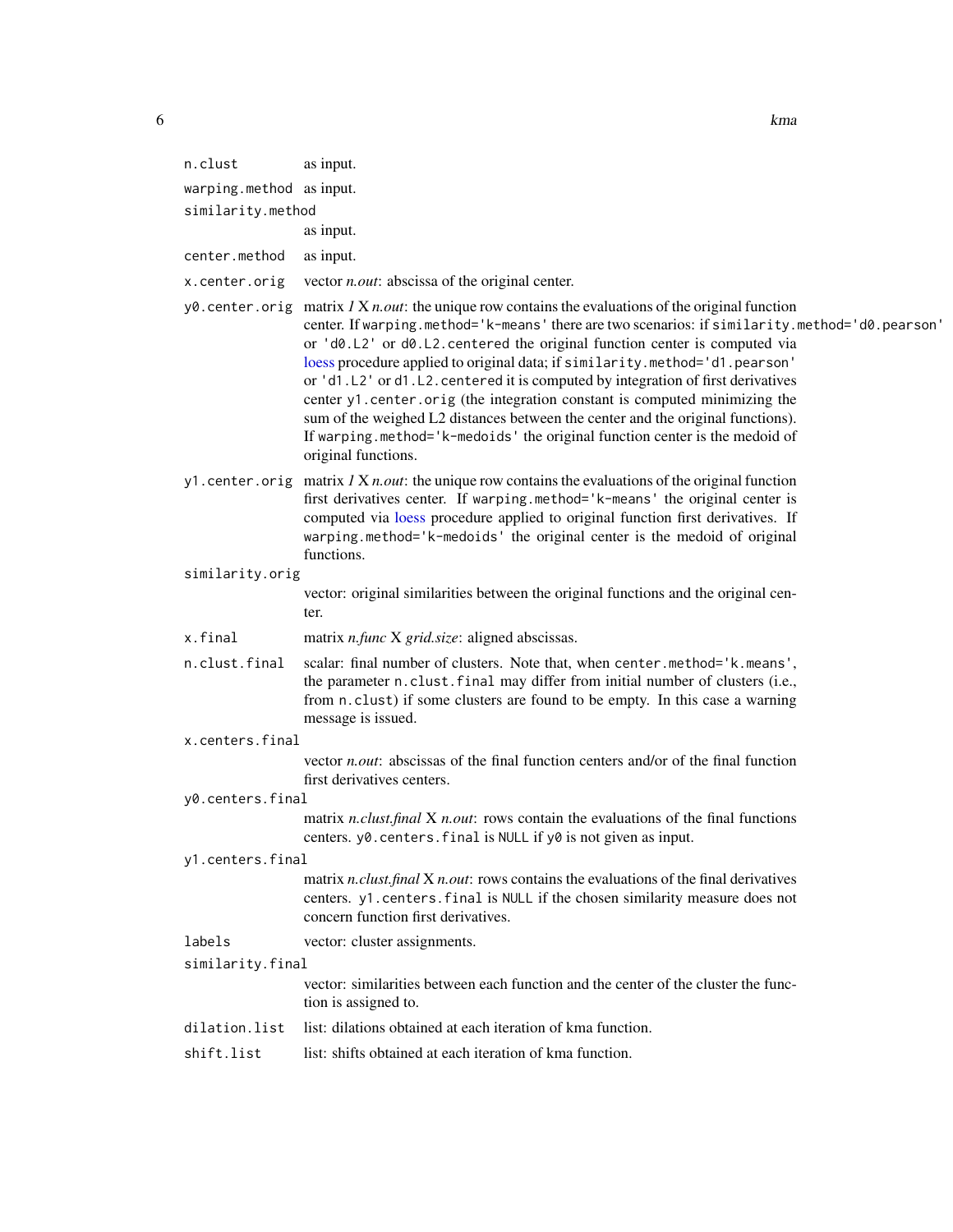<span id="page-6-0"></span>

| dilation | vector: dilation applied to the original abscissas x to obtain the aligned abscissas<br>x.final. |
|----------|--------------------------------------------------------------------------------------------------|
| shift    | vector: shift applied to the original abscissas x to obtain the aligned abscissas<br>x.final.    |

# Author(s)

Alice Parodi, Mirco Patriarca, Laura Sangalli, Piercesare Secchi, Simone Vantini, Valeria Vitelli.

# References

Sangalli, L.M., Secchi, P., Vantini, S., Vitelli, V., 2010. *"K-mean alignment for curve clustering"*. Computational Statistics and Data Analysis, 54, 1219-1233.

Sangalli, L.M., Secchi, P., Vantini, S., 2014. *"Analysis of AneuRisk65 data: K-mean Alignment"*. Electronic Journal of Statistics, Special Section on "Statistics of Time Warpings and Phase Variations", Vol. 8, No. 2, 1891-1904.

# See Also

[kma.compare,](#page-7-1) [kma.similarity,](#page-14-1) [fdakma,](#page-1-1) [kma.data,](#page-11-1) [kma.show.results](#page-12-1)

# Examples

```
data(kma.data)
```

```
x <- kma.data$x # abscissas
y0 <- kma.data$y0 # evaluations of original functions
y1 <- kma.data$y1 # evaluations of original function first derivatives
```

```
## Not run:
# Plot of original functions
matplot(t(x),t(y0), type='l', xlab='x', ylab='orig.func')
title ('Original functions')
```

```
# Plot of original function first derivatives
matplot(t(x),t(y1), type='l', xlab='x', ylab='orig.deriv')
title ('Original function first derivatives')
```

```
# Example: result of kma function with 2 clusters,
# allowing affine transformation for the abscissas
# and considering 'd1.pearson' as similarity.method.
kma_example <- kma (
 x=x, y0=y0, y1=y1, n.clust = 2,
 warping.method = 'affine',
 similarity.method = 'd1.pearson',
 center.method = 'k-means',
 seeds = c(1, 21))
```
kma.show.results(kma\_example)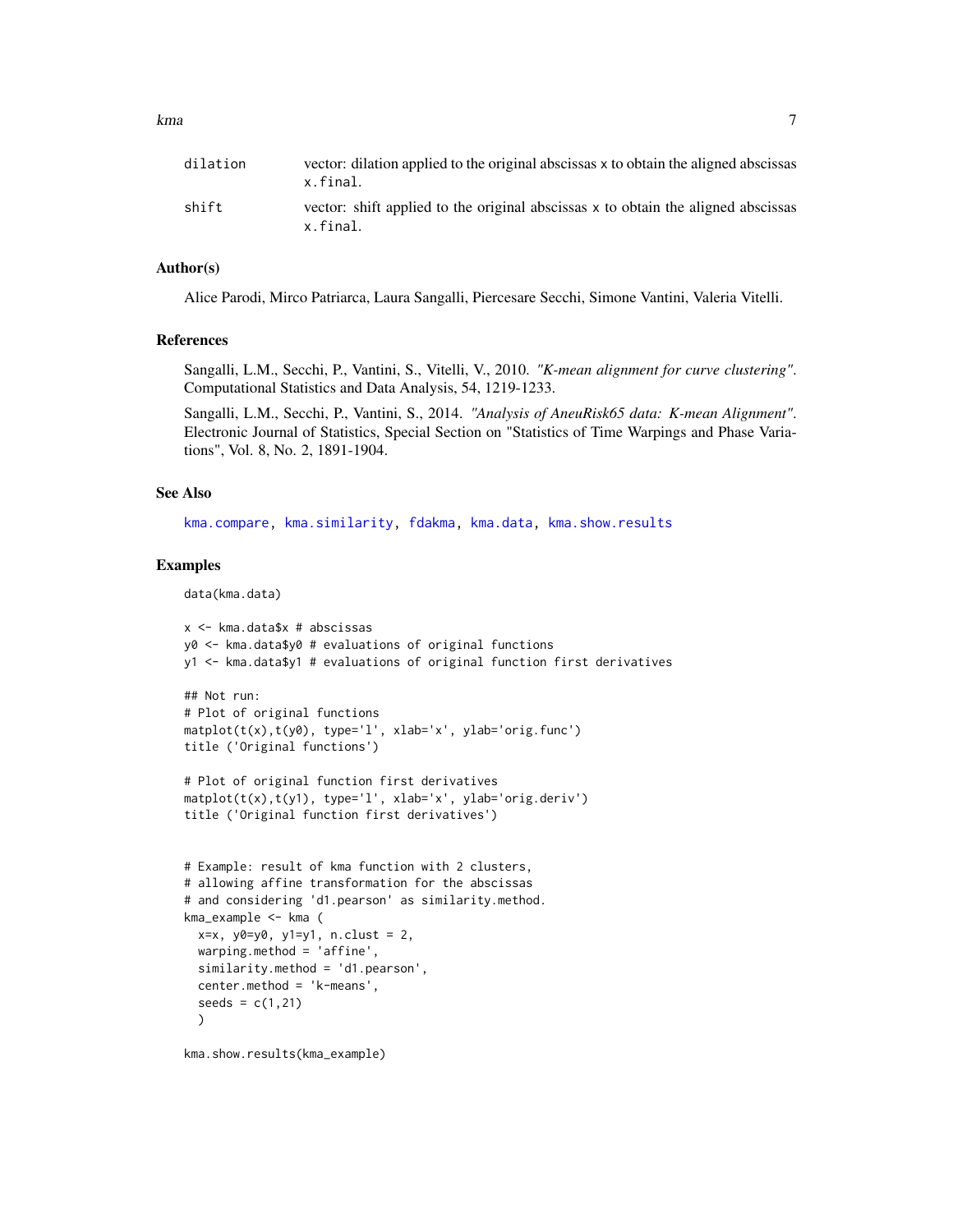# <span id="page-7-0"></span>8 kma.compare

```
names(kma_example)
# Labels assigned to each function
kma_example$labels
# Total shifts and dilations applied to the original
# abscissa to obtain the aligned abscissa
kma_example$shift
kma_example$dilation
## End(Not run)
```
<span id="page-7-1"></span>kma.compare *kma.compare runs [kma](#page-2-1) with different numbers of clusters and different warping methods.*

#### **Description**

In kma.compare the user can specify multiple values for n.clust and warping.method. kma.compare runs the K-Mean Alignment algorithm [\(kma](#page-2-1) function) for all couples of specified values of n.clust and warping.method.

#### Usage

```
kma.compare(x, y0 = NULL, y1 = NULL, n.clust = c(1, 2),
warping.method = c("NOalignment", "shift", "dilation", "affine"),
similarity.method = "d1.pearson", center.method = "k-means", seeds = NULL,
optim.method = "L-BFGS-B", span = 0.15, t.max = 0.1, m.max = 0.1, n.out = NULL,
tol = 0.01, fence = TRUE, iter.max = 100, show.iter = 0, plot.graph = 0,
nstart = 2, return. all = FALSE
```
# Arguments

| $\mathsf{x}$ | matrix <i>n.func</i> X grid.size or vector grid.size: the abscissa values where each               |
|--------------|----------------------------------------------------------------------------------------------------|
|              | function is evaluated. <i>n.func</i> : number of functions in the dataset. <i>grid.size</i> : max- |
|              | imal number of abscissa values where each function is evaluated. The abscissa                      |
|              | points may be unevenly spaced and they may differ from function to function. x                     |
|              | can also be a vector of length <i>grid.size</i> . In this case, x will be used as abscissa         |
|              | grid for all functions.                                                                            |

y0 matrix *n.func* X *grid.size* or array *n.func* X *grid.size* X *d*: evaluations of the set of original functions on the abscissa grid x. *n.func*: number of functions in the dataset. *grid.size*: maximal number of abscissa values where each function is evaluated. *d*: (only if the sample is multidimensional) number of function components, i.e. each function is a *d*-dimensional curve. Default value of y0 is NULL. The parameter y0 must be provided if the chosen similarity.method concerns original functions.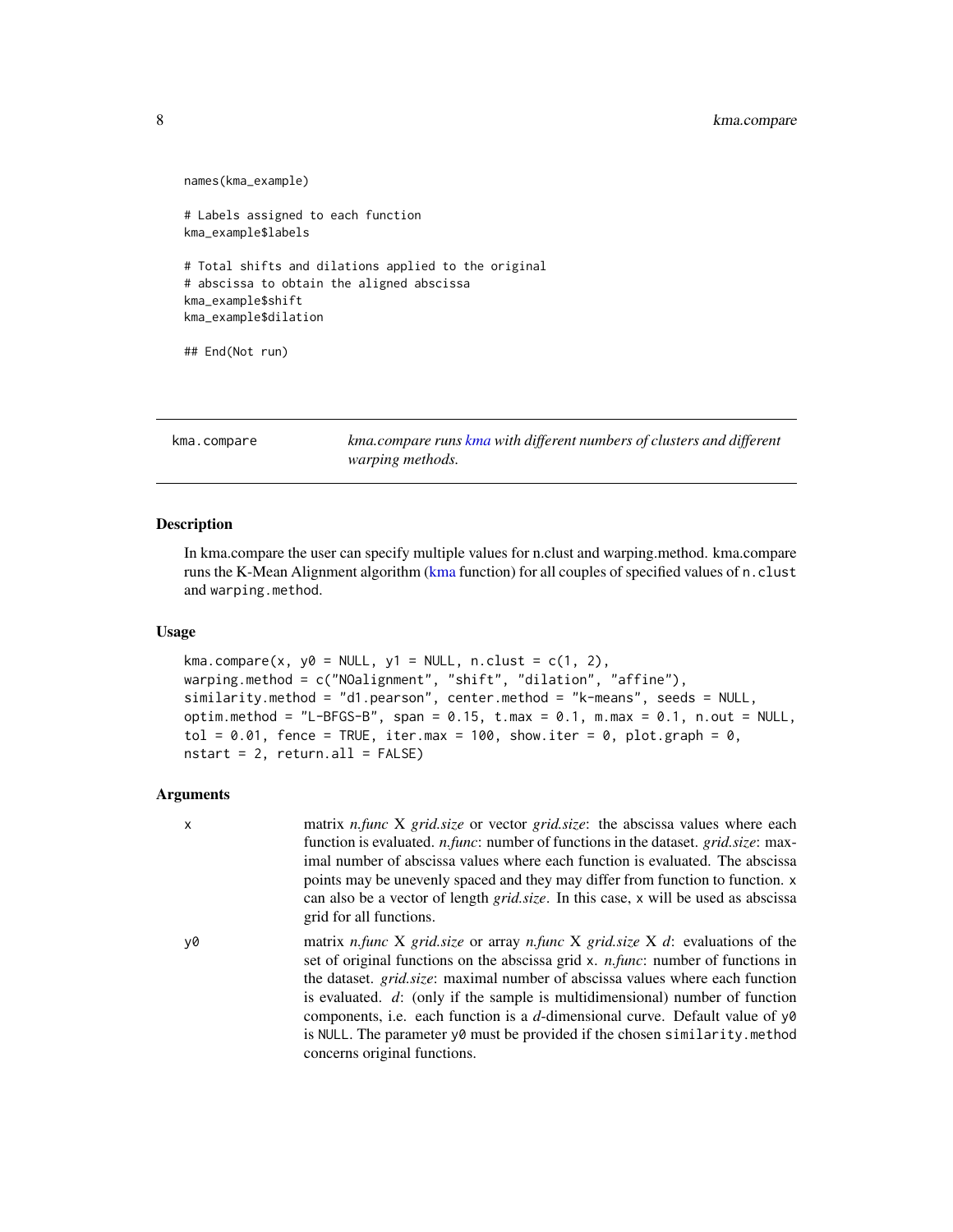<span id="page-8-0"></span>kma.compare 9

| y1                | matrix <i>n.func</i> X grid.size or array <i>n.func</i> X grid.size X d: evaluations of the set<br>of original functions first derivatives on the abscissa grid x. Default value of y1<br>is NULL. The parameter y1 must be provided if the chosen similarity.method<br>concerns original function first derivatives.                                                                                                                                     |
|-------------------|-----------------------------------------------------------------------------------------------------------------------------------------------------------------------------------------------------------------------------------------------------------------------------------------------------------------------------------------------------------------------------------------------------------------------------------------------------------|
| n.clust           | vector: n. clust contains the numbers of clusters with which kma.compare runs<br>kma function. Default value is $c(1, 2)$ . See details.                                                                                                                                                                                                                                                                                                                  |
|                   | warping.method vector: warping.method contains the types of alignment with which kma.compare<br>runs kma function. See details.                                                                                                                                                                                                                                                                                                                           |
| similarity.method |                                                                                                                                                                                                                                                                                                                                                                                                                                                           |
|                   | character: required similarity measure. Possible choices are: 'd0.pearson',<br>'d1.pearson', 'd0.L2', 'd1.L2', 'd0.L2.centered', 'd1.L2.centered'.<br>Default value is 'd1.pearson'. See kma.similarity for details.                                                                                                                                                                                                                                      |
| center.method     | character: type of clustering method to be used. Possible choices are: 'k-means'<br>and 'k-medoids'. Default value is 'k-means'.                                                                                                                                                                                                                                                                                                                          |
| seeds             | vector $max(n. clust)$ or matrix nstart X n.clust: indexes of the functions to be<br>used as initial centers. If it is a matrix, each row contains the indexes of the<br>initial centers of one of the nstart initializations; if not all the values of seeds<br>are provided, the ones not introduced are randomly chosen among the n. func<br>original functions. If seeds=NULL all the centers are randomly chosen. Default<br>value of seeds is NULL. |
| optim.method      | character: optimization method chosen to find the best warping functions at each<br>iteration. Possible choices are: 'L-BFGS-B' and 'SANN'. See optim function for<br>details. Default method is 'L-BFGS-B'.                                                                                                                                                                                                                                              |
| span              | scalar: the span to be used for the loess procedure in the center estimation step<br>when center.method='k-means'. Default value is 0.15. If center.method='k-medoids'<br>value of span is ignored.                                                                                                                                                                                                                                                       |
| t.max             | scalar: t.max controls the maximal allowed shift, at each iteration, in the align-<br>ment procedure with respect to the range of curve domains. t.max must be<br>such that $0 \lt t.max \lt l$ (e.g., t. max=0.1 means that shift is bounded, at each it-<br>eration, between $-0.1*range(x)$ and $+0.1*range(x)$ ). Default value is 0.1. If<br>warping.method='dilation' value of t.max is ignored.                                                    |
| m.max             | scalar: m.max controls the maximal allowed dilation, at each iteration, in the<br>alignment procedure. m.max must be such that $0 \le m.max \le 1$ (e.g., m.max=0.1<br>means that dilation is bounded, at each iteration, between $1-0.1$ and $1+0.1$ ).<br>Default value is 0.1. If warping.method='shift' value of m.max is ignored.                                                                                                                    |
| n.out             | scalar: the desired length of the abscissa for computation of the similarity in-<br>dexes and the centers. Default value is round(1.1*grid.size).                                                                                                                                                                                                                                                                                                         |
| tol               | scalar: the algorithm stops when the increment of similarity of each function<br>with respect to the corrispondent center is lower than tol. Default value is<br>0.01.                                                                                                                                                                                                                                                                                    |
| fence             | boolean: if fence=TRUE a control is activated at the end of each iteration. The<br>aim of the control is to avoid shift/dilation outlighers with respect to their com-<br>puted distributions. If fence=TRUE the running time can increase considerably.<br>Default value of fence is TRUE.                                                                                                                                                               |
| iter.max          | scalar: maximum number of iterations in the k-mean alignment cycle. Default<br>value is 100.                                                                                                                                                                                                                                                                                                                                                              |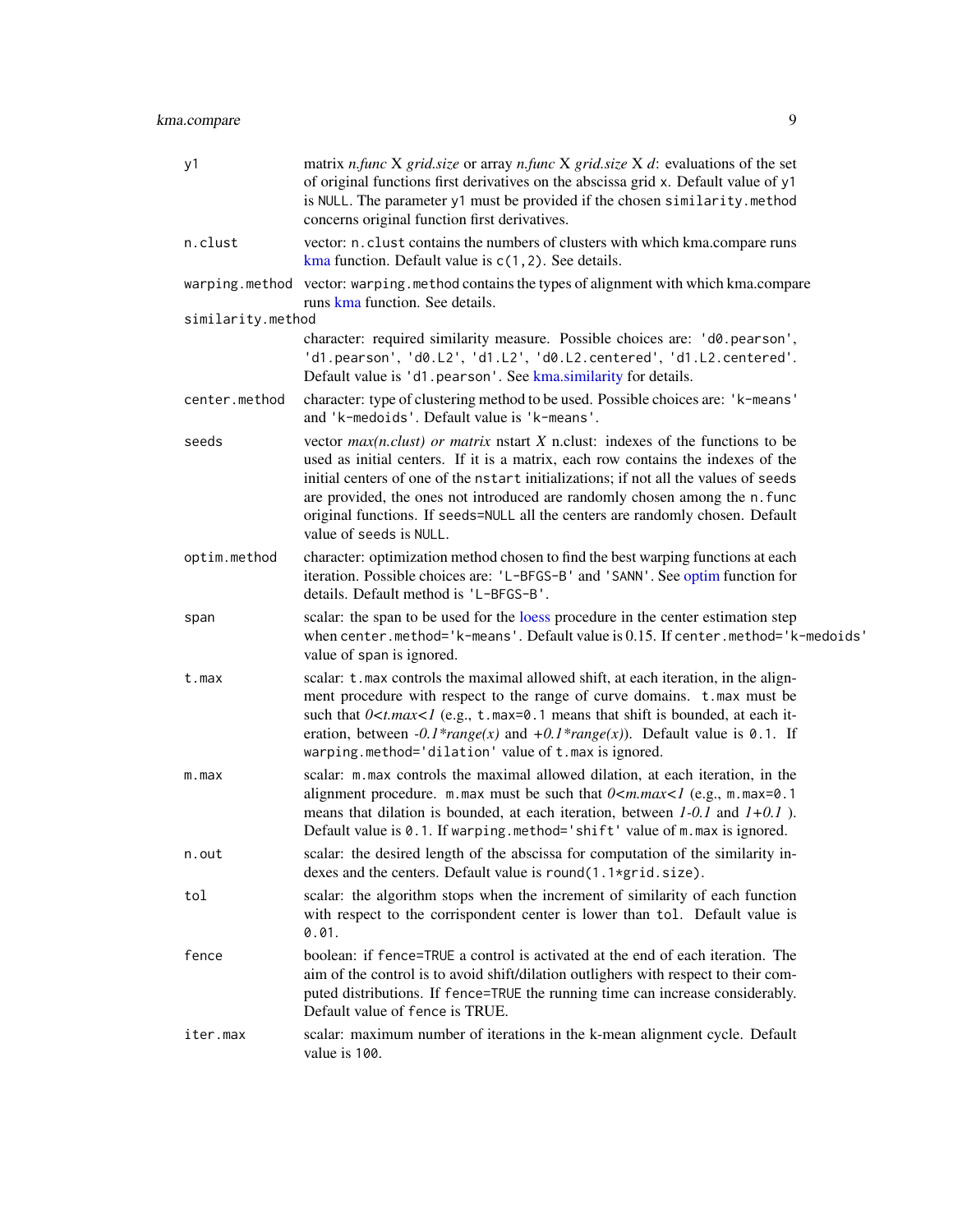| show.iter  | boolean: if show.iter=TRUE kma shows the current iteration of the algorithm.<br>Default value is FALSE.                                                                                                                                                                                                                                                                                                                                  |
|------------|------------------------------------------------------------------------------------------------------------------------------------------------------------------------------------------------------------------------------------------------------------------------------------------------------------------------------------------------------------------------------------------------------------------------------------------|
| plot.graph | boolean: if plot.graph=TRUE, kma.compare plots a graphic with the means of<br>similarity indexes as ordinate and the number of clusters as abscissa. Default<br>value is FALSE.                                                                                                                                                                                                                                                          |
| nstart     | scalar: number of initializations with different seeds. Default value is 1.                                                                                                                                                                                                                                                                                                                                                              |
| return.all | boolean: if return, all=TRUE the results of all the nstart initializations are<br>return; the output is a list of length nstart. If return, all=FALSE only the best<br>result is provided (the one with higher mean similarity if similarity.method is<br>'d0.pearson' or'd1.pearson', or the one with lower similarity if similarity.method<br>is $'d0.L2', 'd1.L2', 'd0.L2.centered' or 'd1.L2.centered'), Default value$<br>is FALSE. |

# Details

Example of use: if n.clust=c(1,2,3) and warping.method=c('shift','affine'), kma.compare runs [kma](#page-2-1) function with number of clusters equal to 1, 2 and 3 using warping.method='shift' and warping.method='affine'.

# Value

The function output is a list containing the following elements:

| Result.NOalignment          |                                                                                                                                                                                                                                                                                                                             |  |
|-----------------------------|-----------------------------------------------------------------------------------------------------------------------------------------------------------------------------------------------------------------------------------------------------------------------------------------------------------------------------|--|
|                             | list of outputs of kma function with warping.type='NOalignment'. The sub-<br>list Result. NOalignment [[k]] corresponds to the results when number of clus-<br>ters is n.clust[k]. Note that if 'NOalignment' is not chosen as warping.type,<br>then Result. NOalignment will be NULL.                                      |  |
| Result.shift                | list of outputs of kma function with warping. type='shift'. The sublist Result.shift[[k]]<br>corresponds to the results when number of clusters is n. clust[k]. Note that if<br>'shift' is not chosen as warping. type, then Result. shift will be NULL.                                                                    |  |
| Result.dilation             |                                                                                                                                                                                                                                                                                                                             |  |
|                             | list of outputs of kma function with warping.type='dilation'. The sublist<br>Result.dilation[[k]] corresponds to the results when number of clusters is<br>n.clust[k]. Note that if 'dilation' is not chosen as warping.type, then<br>Result.dilation will be NULL.                                                         |  |
| Result.affine               | list of outputs of kma function with warping.type='affine'. The sublist<br>Result.affine[[k]] corresponds to the results when number of clusters is<br>n.clust[k]. Note that if 'affine' is not chosen as warping.type, then Result.affine<br>will be NULL.                                                                 |  |
| n.clust                     | as input.                                                                                                                                                                                                                                                                                                                   |  |
| mean.similarity.NOalignment | vector: mean similarity indexes of functions after running kma function with all<br>elements of n.clust and warping.type='NOalignment'.mean.similarity.NOalignment<br>contains the ordinates of the black curve ("without alignment" in the legend) of<br>the output graphic of the kma.compare function (if plot.graph=1). |  |
|                             |                                                                                                                                                                                                                                                                                                                             |  |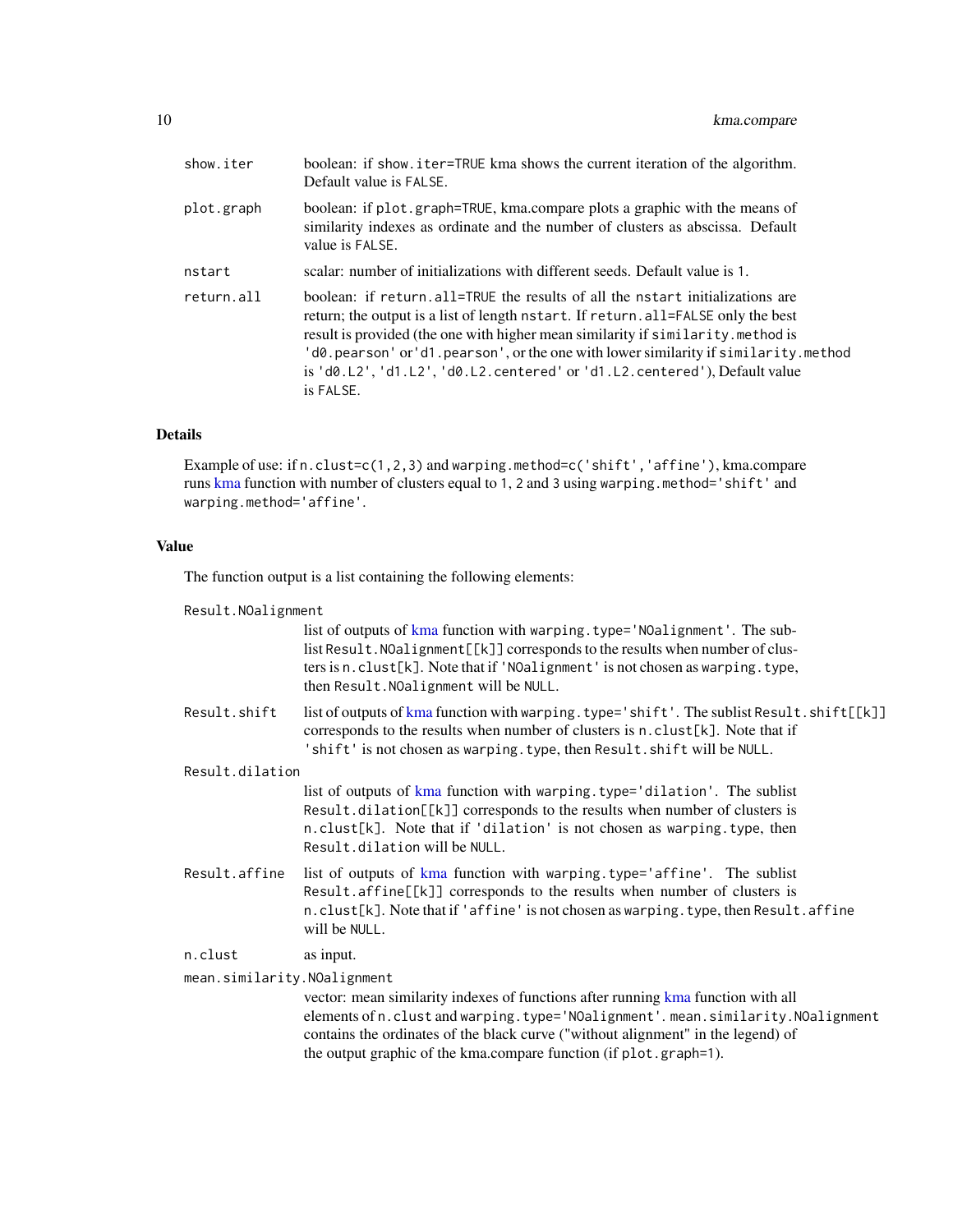<span id="page-10-0"></span>mean.similarity.shift

vector: mean similarity indexes of curves after running [kma](#page-2-1) function with all elements of n.clust and warping.type='shift'. mean.similarity.shift contains the ordinates of the blue curve ("shift" in the legend) of the output graphic of the kma.compare function (if plot.graph=1).

mean.similarity.dilation

vector: mean similarity indexes of curves after running [kma](#page-2-1) function with all elements of n.clust and warping.type='dilation'. mean.similarity.dilation contains the ordinates of the green curve ("dilation" in the legend) of the output graphic of the kma.compare function (if plot.graph=1).

mean.similarity.affine

vector: mean similarity indexes of curves after running [kma](#page-2-1) function with all elements of n.clust and warping.type='affine'. mean.similarity.affine contains the ordinates of the orange curve ("affine" in the legend) of the output graphic of the kma.compare function (if plot.graph=1).

# Author(s)

Alice Parodi, Mirco Patriarca, Laura Sangalli, Piercesare Secchi, Simone Vantini, Valeria Vitelli.

#### References

Sangalli, L.M., Secchi, P., Vantini, S., Vitelli, V., 2010. *"K-mean alignment for curve clustering"*. Computational Statistics and Data Analysis, 54, 1219-1233.

Sangalli, L.M., Secchi, P., Vantini, S., 2014. *"Analysis of AneuRisk65 data: K-mean Alignment"*. Electronic Journal of Statistics, Special Section on "Statistics of Time Warpings and Phase Variations", Vol. 8, No. 2, 1891-1904.

# See Also

[kma,](#page-2-1) [kma.similarity,](#page-14-1) [fdakma,](#page-1-1) [kma.data,](#page-11-1) [kma.show.results](#page-12-1)

# Examples

```
data(kma.data)
```

```
x <- kma.data$x # abscissas
y0 <- kma.data$y0 # evaluations of original functions
y1 <- kma.data$y1 # evaluations of original function first derivatives
```

```
## Not run:
# Plot of original functions
matplot(t(x),t(y0), type='l', xlab='x', ylab='orig.func')
title ('Original functions')
```

```
# Plot of original function first derivatives
matplot(t(x),t(y1), type='l', xlab='x', ylab='orig.deriv')
title ('Original function first derivatives')
```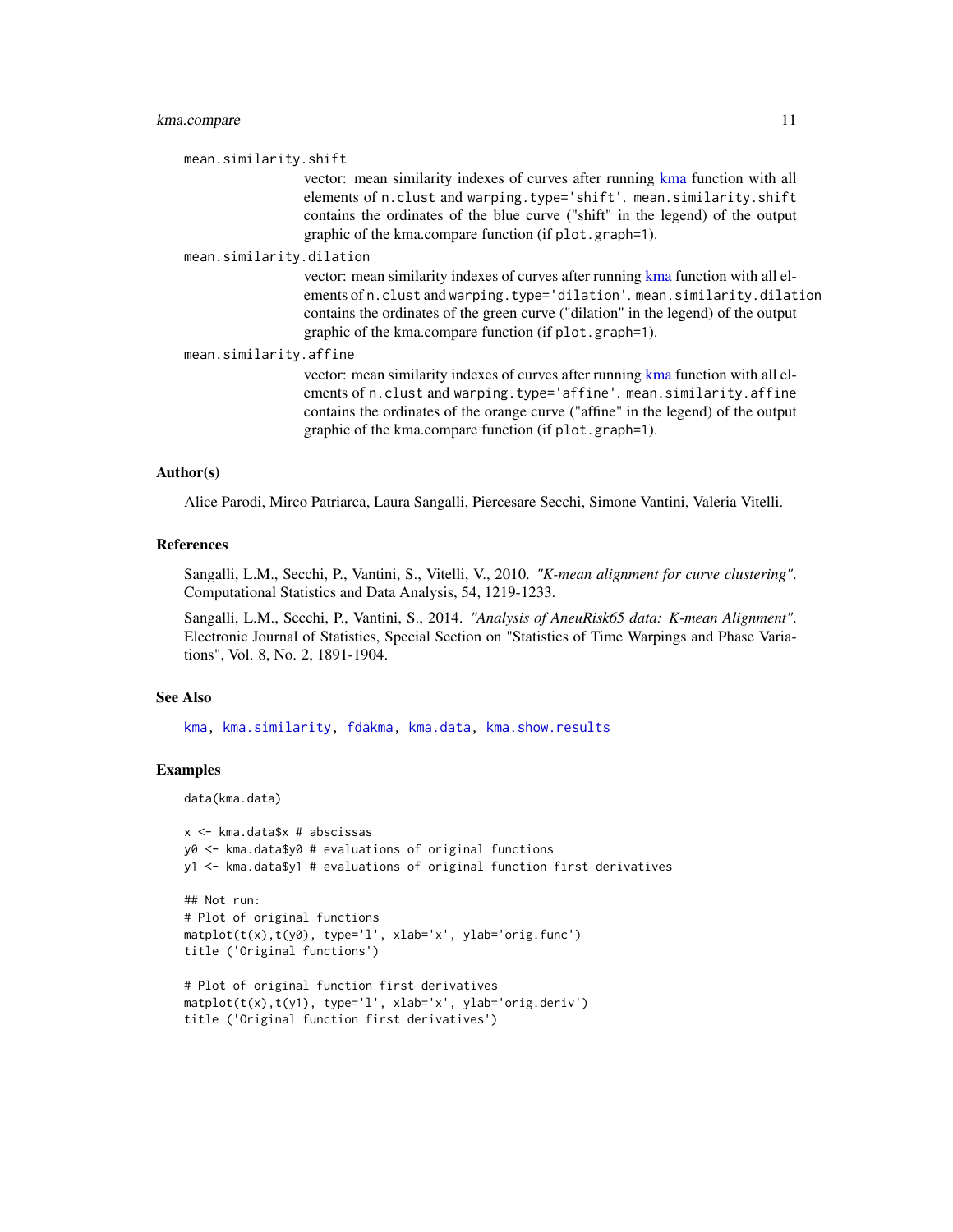```
# Example: results of kma function with 3 different
# numbers of clusters (1,2,3) combined with four alignment
# methods ('NOalignment' by default, 'shift', 'dilation',
# 'affine') and considering 'd1.pearson' as similarity.method.
kma.compare_example <- kma.compare (
  x=x, y0=y0, y1=y1, n.clust = 1:3,
  warping.method = c('affine'),similarity.method = 'd1.pearson',
  center.method = 'k-means',
  seeds = c(1, 21, 30),plot.graph=1)
names (kma.compare_example)
# To see results for kma function with n.clust=2
# and warping.method='affine'.
kma.show.results (kma.compare_example$Result.affine[[2]])
# Labels assigned to each function for the
# kma function with n.clust=2 and warping.method='affine'.
kma.compare_example$Result.affine[[2]]$labels
```
## End(Not run)

<span id="page-11-1"></span>kma.data *Simulated Data*

# Description

kma.data is a functional dataset displaying both amplitude and phase variability.

# Usage

data(kma.data)

# Format

List of 3 elements:

\$x : abscissa values where each function is evaluated

\$y0: evaluations of the original functions on the abscissa grid kma.data\$x

 $$y1:$  evaluations of the original function first derivatives on the abscissa grid kma.data $$x$ .

# Author(s)

Alice Parodi, Mirco Patriarca, Laura Sangalli, Piercesare Secchi, Simone Vantini, Valeria Vitelli.

<span id="page-11-0"></span>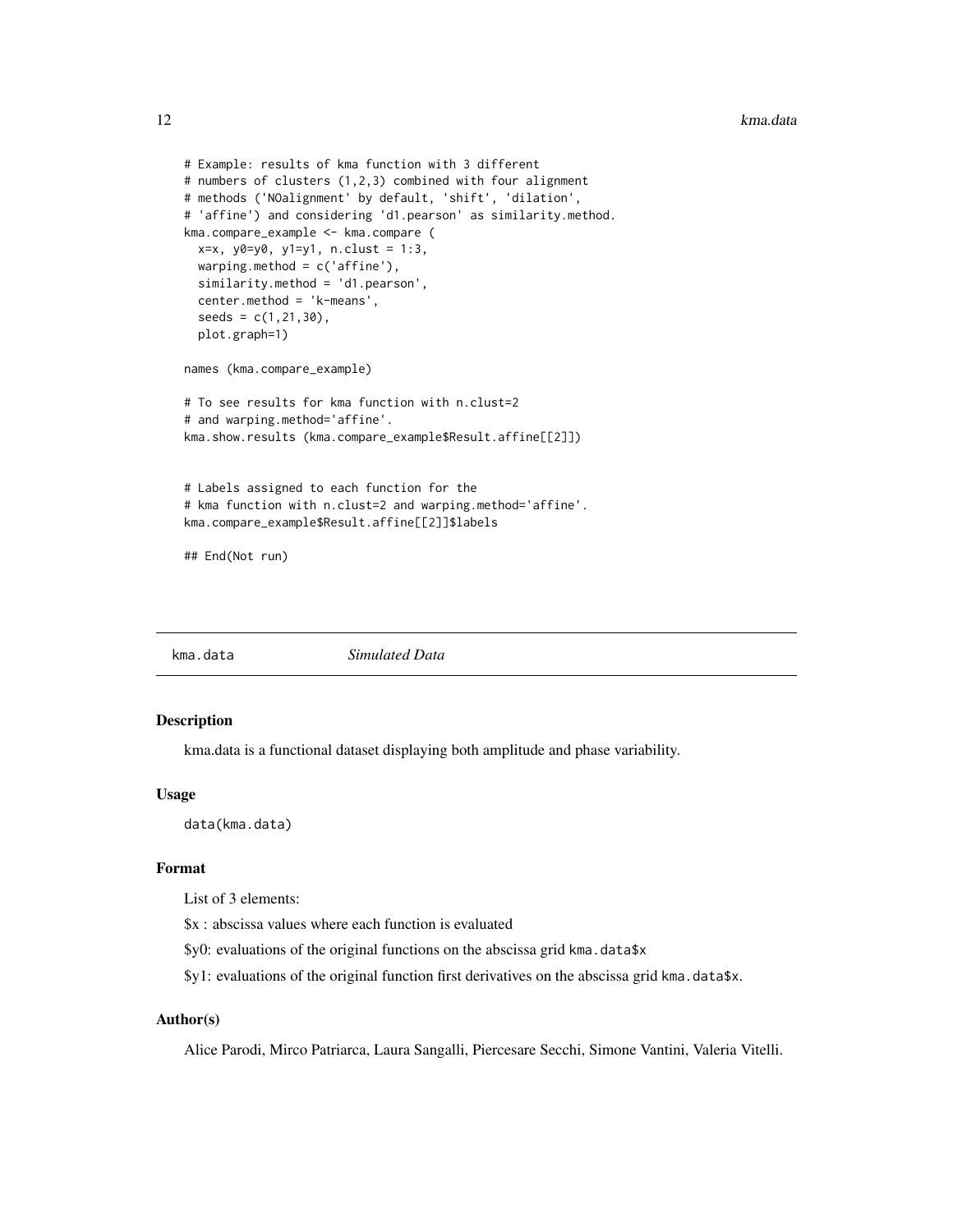# <span id="page-12-0"></span>kma.show.results 13

# References

Sangalli, L.M., Secchi, P., Vantini, S., Vitelli, V., 2010. *"K-mean alignment for curve clustering"*. Computational Statistics and Data Analysis, 54, 1219-1233.

Sangalli, L.M., Secchi, P., Vantini, S., 2014. *"Analysis of AneuRisk65 data: K-mean Alignment"*. Electronic Journal of Statistics, Special Section on "Statistics of Time Warpings and Phase Variations", Vol. 8, No. 2, 1891-1904.

# See Also

[kma.compare,](#page-7-1) [kma.similarity,](#page-14-1) [fdakma,](#page-1-1) [kma,](#page-2-1) [kma.show.results](#page-12-1)

#### Examples

data(kma.data)

```
x <- kma.data$x # abscissas
y0 <- kma.data$y0 # evaluations of original functions
y1 <- kma.data$y1 # evaluations of original function first derivatives
```

```
## Not run:
# Plot of original functions
matplot(t(x),t(y0), type='l', xlab='x', ylab='orig.func')
title ('Original functions')
```

```
# Plot of original function first derivatives
matplot(t(x),t(y1), type='l', xlab='x', ylab='orig.deriv')
title ('Original function first derivatives')
```

```
## End(Not run)
```
<span id="page-12-1"></span>kma.show.results *Auxiliary function plotting results of [kma](#page-2-1) function.*

## **Description**

kma.show.results graphically shows the output results of [kma](#page-2-1) function or one of the outuput results of [kma.compare.](#page-7-1)

The function generates the following plots:

 $-d$  plots of original functions (one for each of the d dimensions of the input functions -for unidimensional functions d is 1-) with center (if  $y\varnothing$  is given as input in [kma](#page-2-1)[/kma.compare](#page-7-1) function).

 $-d$  plots of aligned functions with centers (if  $y\theta$  is given as input in [kma](#page-2-1)[/kma.compare](#page-7-1) function).

- d plots of original function first derivatives with center (if y1 is given as input and the chosen similarity.method concerns function first derivatives).

- d plots of aligned function first derivatives with centers (if y1 is given as input and the chosen similarity.method concerns function first derivatives).

- Plot of warping functions.
- Boxplot of similarity/dissimilarity indexes of original and aligned functions.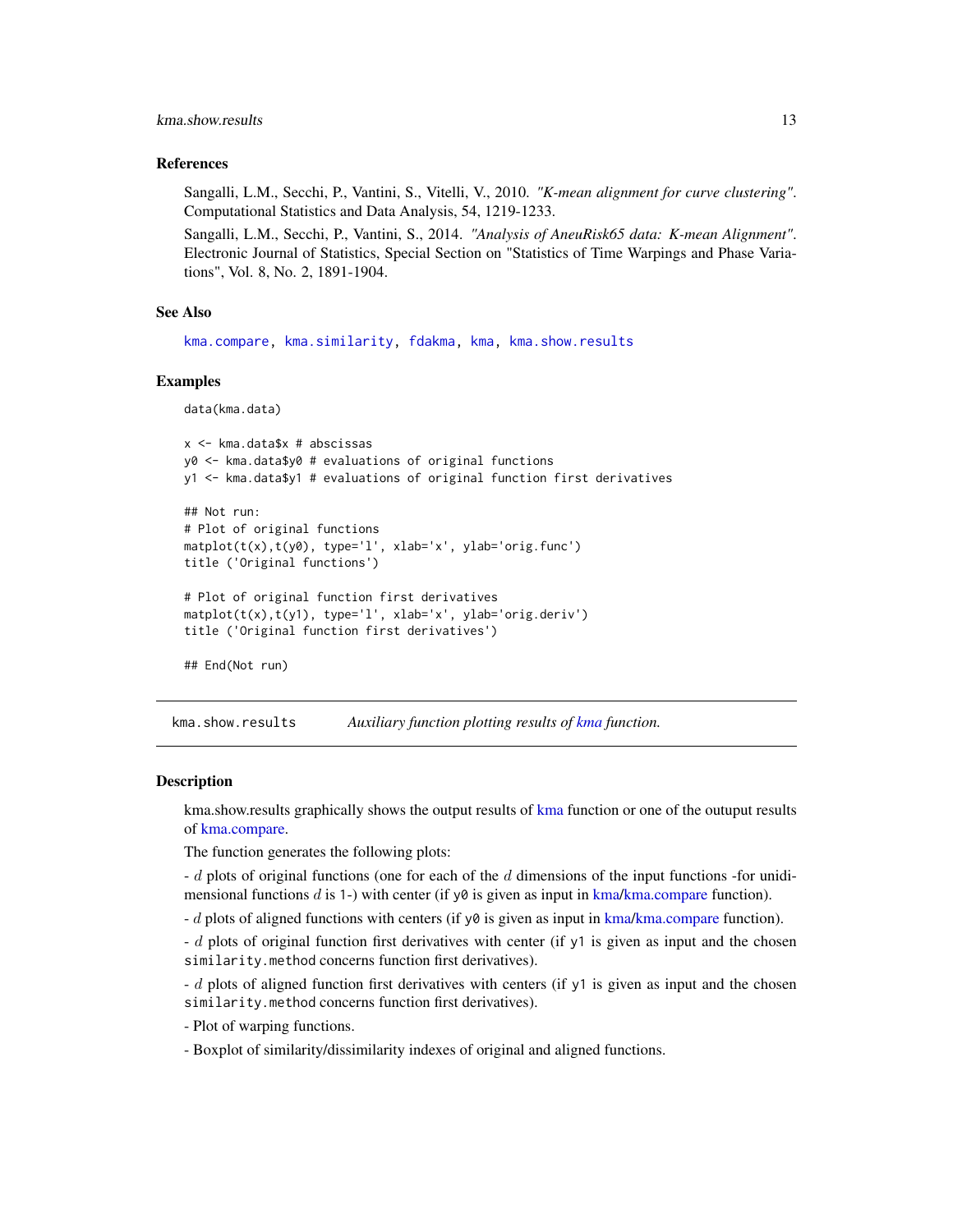```
kma.show.results(Result, lwd.functions = 1, lwd.centers = 3)
```
#### Arguments

| Result      | list: output of kma function or one of the outputs of kma.compare functions.        |
|-------------|-------------------------------------------------------------------------------------|
|             | 1 lwd. functions integer: the desired line width of the curves. Default value is 1. |
| lwd.centers | integer: the desired line width of the centers. Default value is 3.                 |

# Author(s)

Alice Parodi, Mirco Patriarca, Laura Sangalli, Piercesare Secchi, Simone Vantini, Valeria Vitelli.

# References

Sangalli, L.M., Secchi, P., Vantini, S., Vitelli, V., 2010. *"K-mean alignment for curve clustering"*. Computational Statistics and Data Analysis, 54, 1219-1233.

Sangalli, L.M., Secchi, P., Vantini, S., 2014. *"Analysis of AneuRisk65 data: K-mean Alignment"*. Electronic Journal of Statistics, Special Section on "Statistics of Time Warpings and Phase Variations", Vol. 8, No. 2, 1891-1904.

# See Also

[kma,](#page-2-1) [kma.compare,](#page-7-1) [kma.similarity,](#page-14-1) [fdakma,](#page-1-1) [kma.data](#page-11-1)

# Examples

```
data(kma.data)
```

```
x <- kma.data$x # abscissas
y0 <- kma.data$y0 # evaluations of original functions
y1 <- kma.data$y1 # evaluations of original function first derivatives
## Not run:
# kma function with 2 clusters, allowing affine
# transformation for the abscissas and considering
# 'd1.pearson' as similarity.method.
kma.show.results_example1 <- kma (
  x=x, y0=y0, y1=y1, n.clust = 2,
  warping.method = 'affine',
  similarity.method = 'd1.pearson',
  center.method = 'k-means',
  seeds = c(1, 21))
# Example: kma.show.results shows the results of kma function
kma.show.results(kma.show.results_example1)
```
# Example using outputs of kma.compare function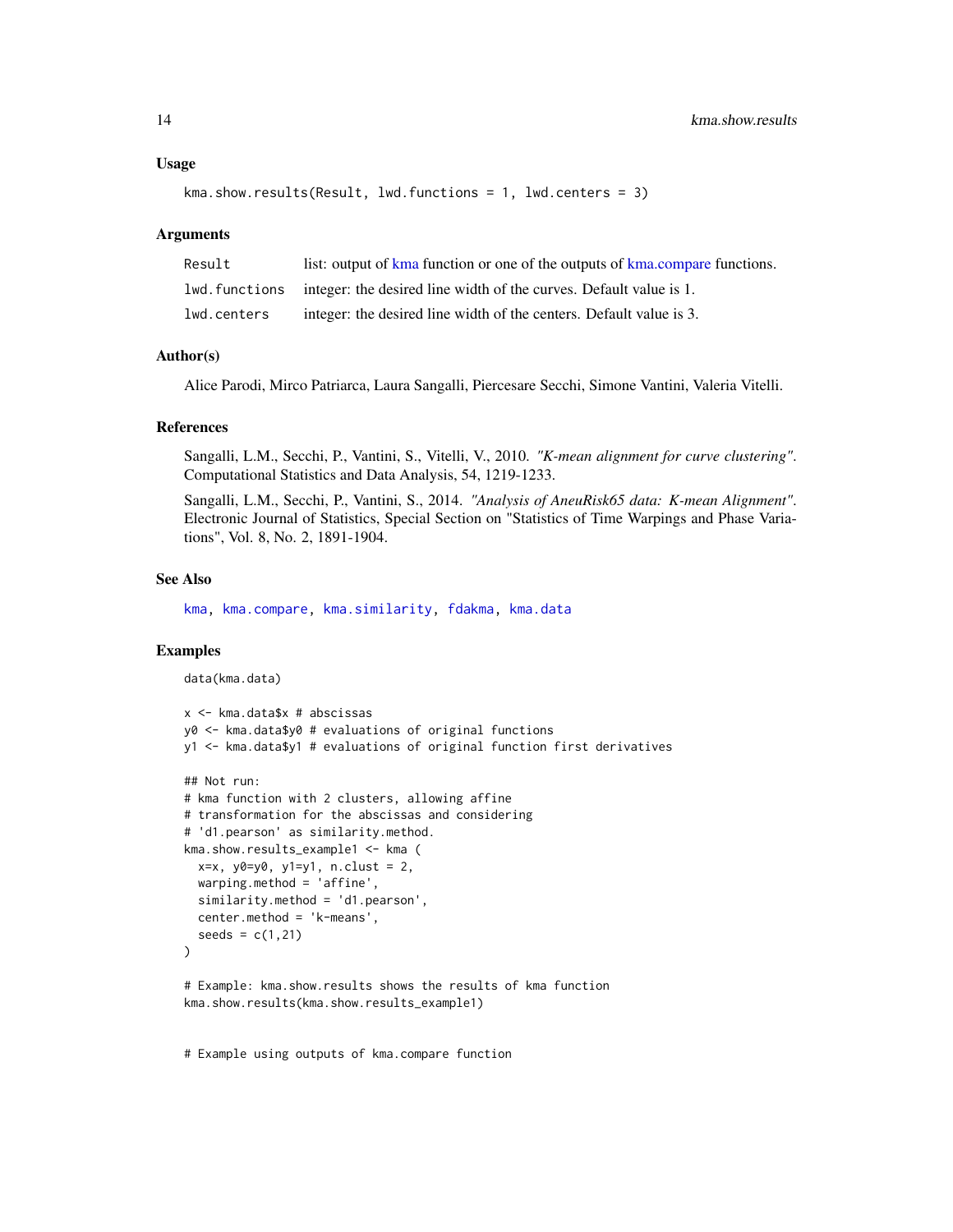```
# Results of kma function with 3 different
# numbers of clusters (1,2,3) combined with four alignment
# methods ('NOalignment' by default, 'shift', 'dilation',
# 'affine') and considering 'd1.pearson' as similarity.method.
kma.show.results_example2 <- kma.compare (
  x=x, y0=y0, y1=y1, n.clust = 1:3,
  warping.method = c('affine'),
  similarity.method = 'd1.pearson',
  center.method = 'k-means',
  seeds = c(1, 21, 30),
  plot.graph=1)
names (kma.show.results_example2)
# To see results for kma function with n.clust=2
# and warping.method='affine'.
kma.show.results (kma.show.results_example2$Result.affine[[2]])
# Labels assigned to each function for the
# kma function with n.clust=2 and warping.method='affine'.
kma.show.results_example2$Result.affine[[2]]$labels
## End(Not run)
```
<span id="page-14-1"></span>kma.similarity *Similarity/dissimilarity index between two functions*

# **Description**

kma.similarity computes a similarity/dissimilarity measure between two functions  $f$  and  $g$ . Users can choose among different types of measures.

# Usage

```
kma.similarity(x.f = NULL, y0.f = NULL, y1.f = NULL,x.g = NULL, y0.g = NULL, y1.g = NULL, similarity method, unif.grid = TRUE)
```
#### Arguments

| x.f  | vector <i>length.f</i> : abscissa grid where function f and his first derivatives $f'$ is<br>evaluated. <i>length.f</i> : numbrt of abscissa values where f is evaluated. x.f must<br>always be provided.                                                                                                                                                                                                                                            |
|------|------------------------------------------------------------------------------------------------------------------------------------------------------------------------------------------------------------------------------------------------------------------------------------------------------------------------------------------------------------------------------------------------------------------------------------------------------|
| v0.f | vector length, f or matrix length, f X d: evaluations of function f on the abscissa<br>grid x, f. <i>length.f</i> : number of abscissa values where f is evaluated. d (only<br>if f and g are multidimensional) number of function's components, i.e. f is<br>d-dimensional curve. Default value of $\gamma\varnothing$ . f is NULL. The vectory $\varnothing$ . f must be<br>provided if the chosen similarity. method concerns original functions. |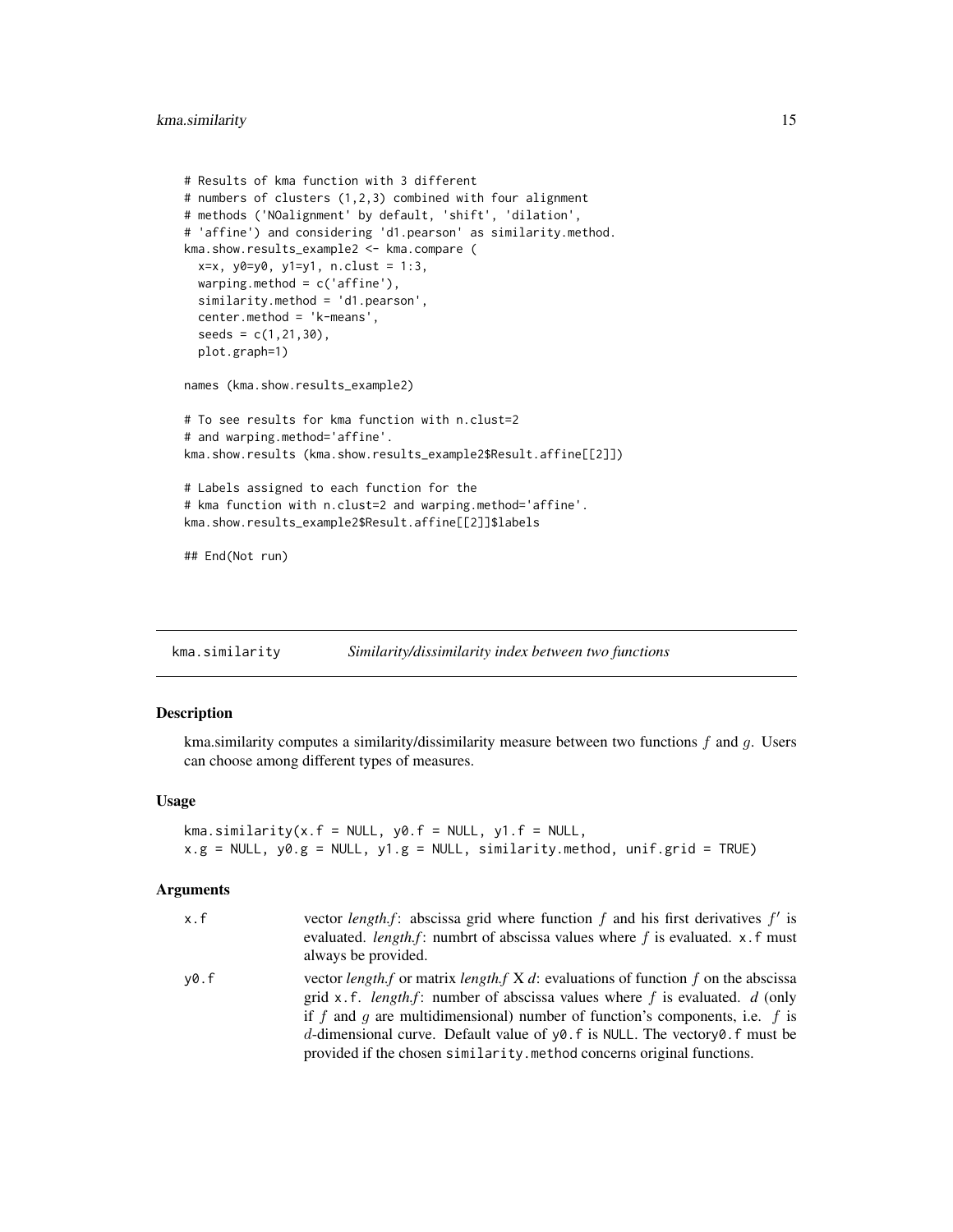| y1.f              | vector <i>length.f</i> or matrix <i>length.f</i> $X$ d: evaluations of f first derivative, i.e., $f'$ ,<br>on the abscissa grid x.f. Default value of y1.f is NULL. The vector y1.f must be<br>provided if the chosen similarity.method concerns function first derivatives.                                                                                                                                                                     |
|-------------------|--------------------------------------------------------------------------------------------------------------------------------------------------------------------------------------------------------------------------------------------------------------------------------------------------------------------------------------------------------------------------------------------------------------------------------------------------|
| x.g.              | vector <i>length.g</i> : abscissa grid where function $g$ and his first derivatives $g'$ is<br>evaluated. <i>length.g</i> : numbrt of abscissa values where $q$ is evaluated. $x$ .g must<br>always be provided.                                                                                                                                                                                                                                 |
| y0.g              | vector <i>length.g</i> or matrix <i>length.g</i> $X$ $d$ : evaluations of function $g$ on the abscissa<br>grid x.g. <i>length.g</i> : number of abscissa values where $q$ is evaluated. $d$ (only<br>if f and g are multidimensional) number of function's components, i.e. $q$ is<br>d-dimensional curve. Default value of $y0$ .g is NULL. The vector $y0$ .g must be<br>provided if the chosen similarity.method concerns original functions. |
| y1.g              | vector length g or matrix length g X d: evaluations of g first derivative, i.e., $g'$ ,<br>on the abscissa grid x.g. Default value is of y1.g NULL. The vector y1.g must be<br>provided if the chosen similarity.method concerns function first derivatives.                                                                                                                                                                                     |
| similarity.method |                                                                                                                                                                                                                                                                                                                                                                                                                                                  |
|                   | character: similarity/dissimilarity between f and g. Possible choices are: ' $d\theta$ pearson',<br>'d1.pearson', 'd0.L2', 'd1.L2', 'd0.L2.centered', 'd1.L2.centered'.<br>Default value is 'd1.pearson'. See details.                                                                                                                                                                                                                           |
| unif.grid         | boolean: if equal to TRUE the similarity measure is computed over an uniform<br>grid built in the intersection domain of the two functions, that is an additional<br>discretization is performed. If equal to FALSE the additional discretization is not<br>performed, so the functions are supposed to be already defined on the same ab-<br>scissa grid and the grid is supposed to be fine enough to well compute similarity.                 |

# Details

We report the list of the currently available similarities/dissimilarities. Note that all norms and inner products are computed over D, that is the intersection of the domains of f and g.  $\overline{f}$  and  $\overline{g}$  denote the mean value, respectively, of functions  $f$  and  $g$ .

1.  $'d0.$  pearson': this similarity measure is the cosine of the angle between the two functions  $f$ and g.

$$
\frac{f,g >_{L^2}}{\|f\|_{L^2} \|g\|_{L^2}}
$$

2. 'd1.pearson': this similarity measure is the cosine of the angle between the two function derivatives  $f'$  and  $g'$ .

$$
\frac{f', g' >_{L^2}}{\|f'\|_{L^2} \|g'\|_{L^2}}
$$

3.  $'d0.L2'$ : this dissimilarity measure is the L2 distance of the two functions f and g normalized by the length of the common domain D.

$$
\frac{\|f-g\|_{L^2}}{|D|}
$$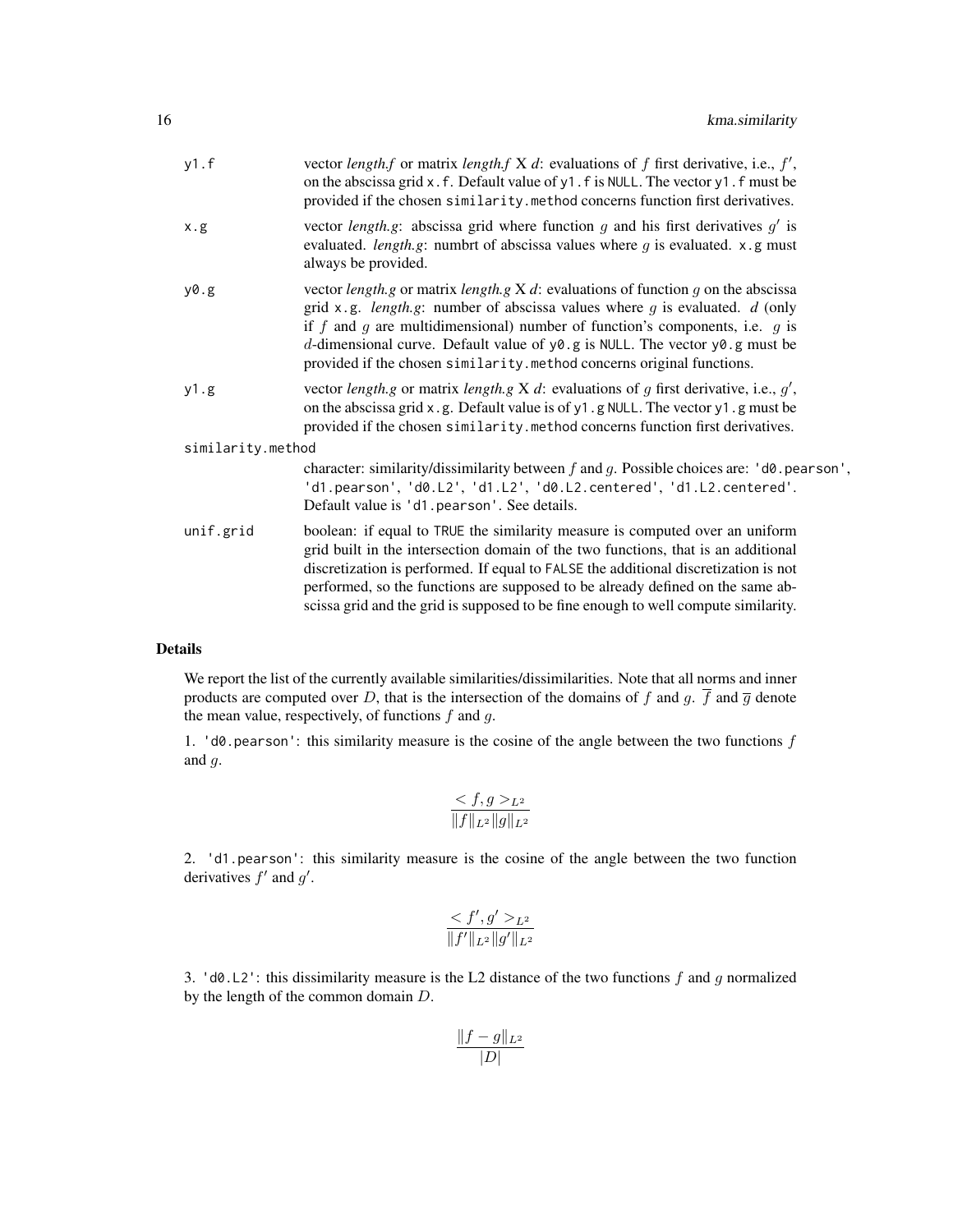#### <span id="page-16-0"></span>kma.similarity 17

4. 'd1.L2': this dissimilarity measure is the L2 distance of the two function first derivatives  $f'$  and  $g'$  normalized by the length of the common domain  $D$ .

$$
\frac{\|f'-g'\|_{L^2}}{|D|}
$$

5. 'd0.L2.centered': this dissimilarity measure is the L2 distance of  $f - \overline{f}$  and  $g - \overline{g}$  normalized by the length of the common domain D.

$$
\frac{\|(f-\overline{f})-(g-\overline{g})\|_{L^2}}{|D|}
$$

6. 'd1.L2.centered': this dissimilarity measure is the L2 distance of  $f' - \overline{f'}$  and  $g' - \overline{g'}$  normalized by the length of the common domain D.

$$
\frac{\|(f'-\overline{f'})-(g'-\overline{g'})\|_{L^2}}{|D|}
$$

For multidimensional functions, if similarity.method='d0.pearson' or 'd1.pearson' the similarity/dissimilarity measure is computed via the average of the indexes in all directions.

The coherence properties specified in Sangalli et al. (2010) implies that if similarity.method is set to 'd0.L2', 'd1.L2', 'd0.L2.centered' or 'd1.L2.centered', value of warping.method must be 'shift' or 'NOalignment'. If similarity.method is set to 'd0.pearson' or 'd1.pearson' all values for warping.method are allowed.

#### Value

scalar: similarity/dissimilarity measure between the two functions  $f$  and  $g$  computed via the similarity/dissimilarity measure specified.

# Author(s)

Alice Parodi, Mirco Patriarca, Laura Sangalli, Piercesare Secchi, Simone Vantini, Valeria Vitelli.

# References

Sangalli, L.M., Secchi, P., Vantini, S., Vitelli, V., 2010. *"K-mean alignment for curve clustering"*. Computational Statistics and Data Analysis, 54, 1219-1233.

Sangalli, L.M., Secchi, P., Vantini, S., 2014. *"Analysis of AneuRisk65 data: K-mean Alignment"*. Electronic Journal of Statistics, Special Section on "Statistics of Time Warpings and Phase Variations", Vol. 8, No. 2, 1891-1904.

# See Also

[kma,](#page-2-1) [kma.compare,](#page-7-1) [kma.show.results,](#page-12-1) [fdakma,](#page-1-1) [kma.data](#page-11-1)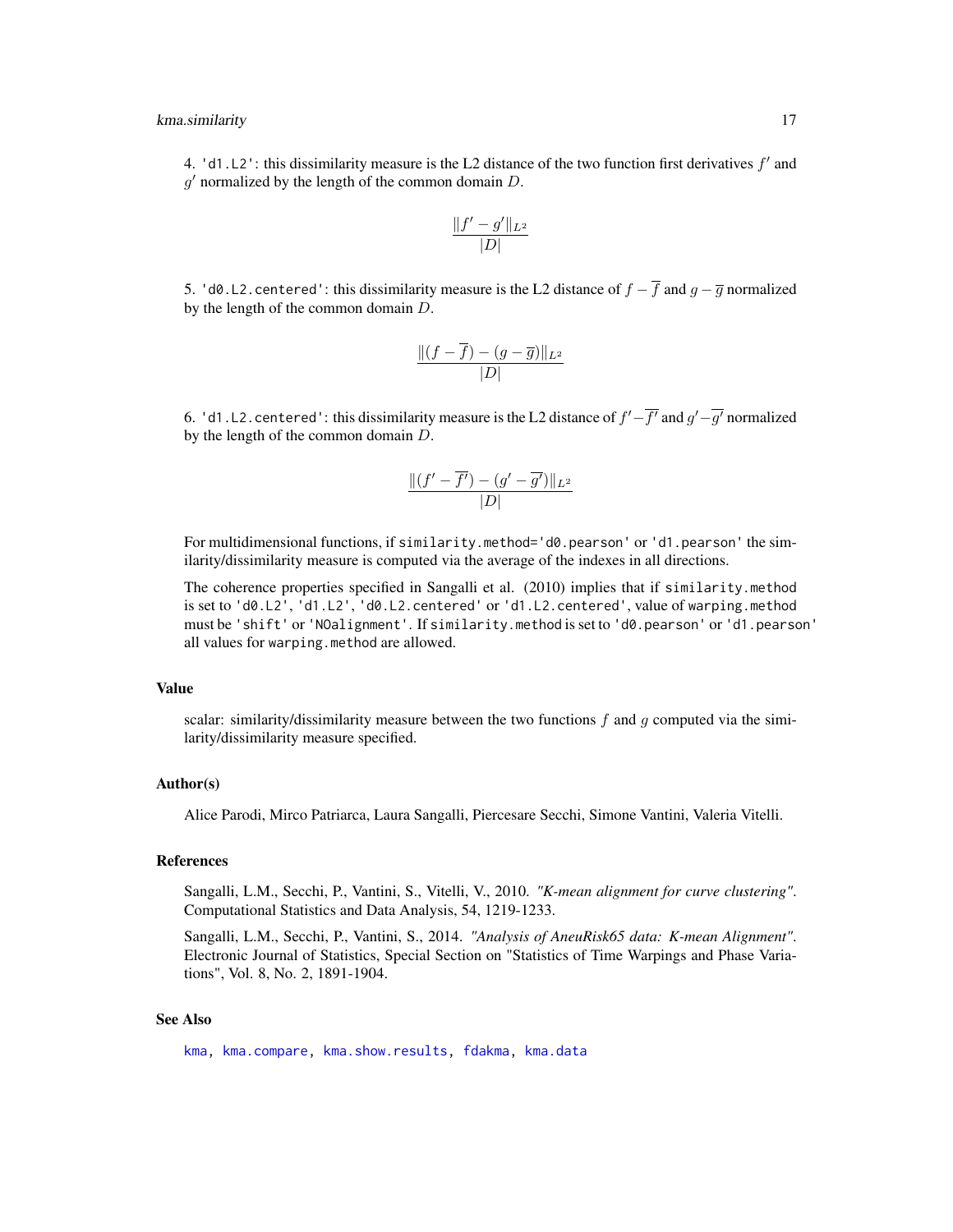# Examples

```
data(kma.data)
x.f <- kma.data$x # abscissas of f and f'
x.g < - kma.data$x # abscissas of g and g'
y0.f <- kma.data$y0[1,] # evaluations of f on the abscissa grid x.f
y1.f <- kma.data$y1[1,] # evaluations of f' on the abscissa grid x.f
y0.g < - kma.data$y0[3,] # evaluations of g on the abscissa grid x.g
y1.g <- kma.data$y1[3,] # evaluations of g' on the abscissa grid x.g
## Not run:
  # Plot of the two functions f and g
  plot(t(x.g),t(y0.g), type='l', xlab='x', ylab='y',, col='red')
  points(t(x.f),t(y0.f), type='l')
  title ('f and g')
  legend('bottomleft', legend=c('f','g'),
         col = c('black', 'red'), 1ty = c(1,1), cex = 0.5)## End(Not run)
# Example: 'd0.pearson'
kma.similarity (x.f=x.f, y0.f=y0.f, x.g=x.g, y0.g=y0.g, similarity.method='d0.pearson')
# Example: 'd0.L2'
kma.similarity (x.f=x.f, y0.f=y0.f, x.g=x.g, y0.g=y0.g, similarity.method='d0.L2')
## Not run:
  # Plot of the two function first derivatives f' and g'
  plot(t(x.g),t(y1.g), type='l', xlab='x', ylab='y', col='red')
  points(t(x.f),t(y1.f), type='l')
  title ("f' and g'")
  legend('bottomleft', legend=c("f'","g'"),
         col=c('black', 'red'), 1ty=c(1,1), cex = 0.5)## End(Not run)
# Example: 'd1.pearson'
kma.similarity (x.f=x.f, y1.f=y1.f, x.g=x.g, y1.g=y1.g, similarity.method='d1.pearson')
# Example: 'd1.L2'
kma.similarity (x.f=x.f, y1.f=y1.f, x.g=x.g, y1.g=y1.g, similarity.method='d1.L2')
```